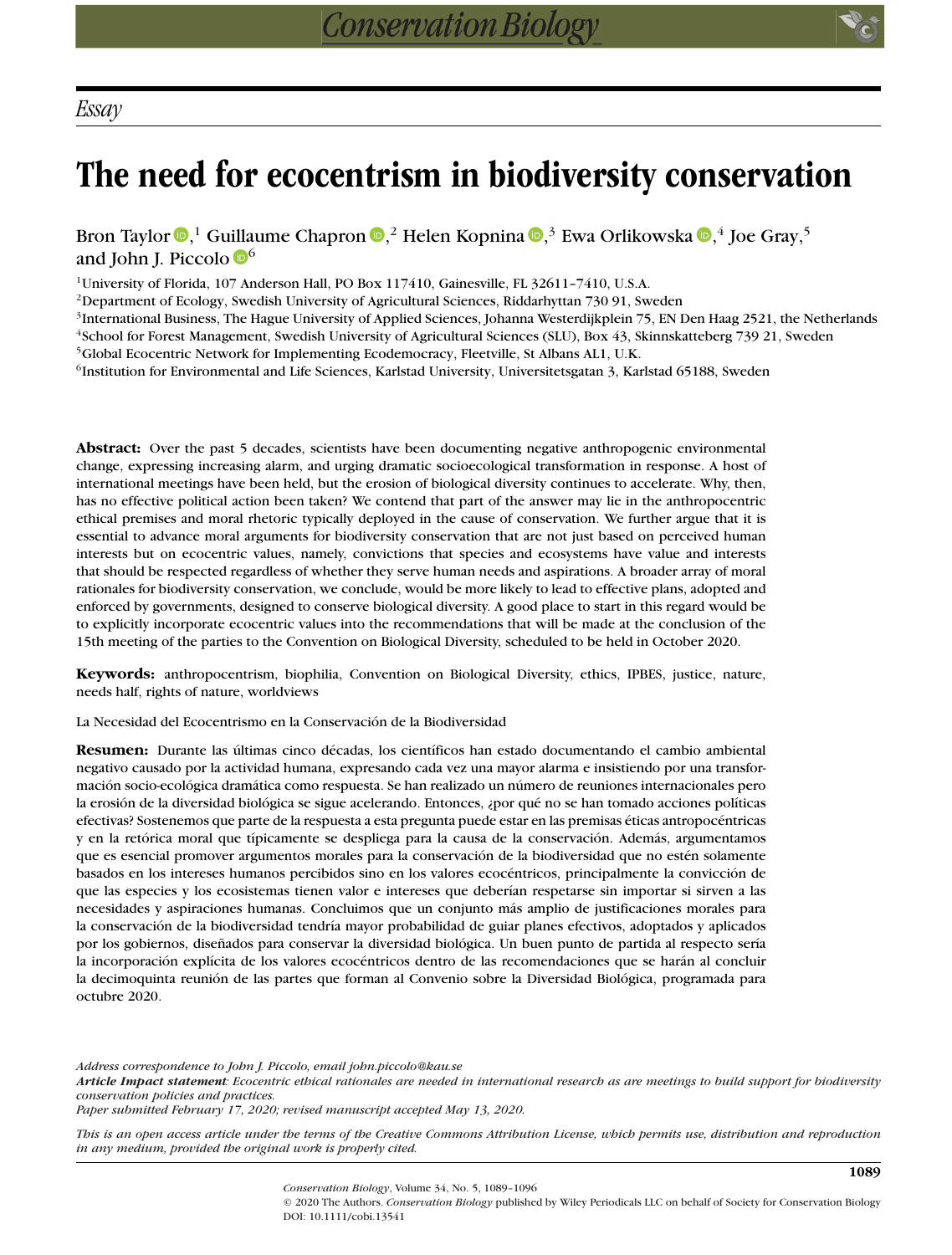**Palabras Clave:** antropocentrismo, biofilia, Convenio sobre la Diversidad Biológica, derechos de la naturaleza, ética, IPBES, justicia, la naturaleza necesita la mitad, visión del mundo

**摘要:** 在过去的半个世纪中, 科学家们报道了许多人类对环境的负面影响, 同时越来越多地发出警告, 并大力呼 吁推动社会生态的巨大变革来作出响应。目前已经举行了许多相关的国际会议, 但生物多样性受到的侵蚀仍在 加剧。为什么人们还没有采取有效的政治行动呢?我们认为部分原因可能在于保护工作中惯用的以人类为中心 的伦理前提和道德修辞。我们还认为, 推进生物多样性保护的道德论证至关重要, 它不仅要基于人类的利益, 还 应基于生态中心主义的价值观, 即无论物种和生态系统是否满足人类的需求和愿望, 都应尊重它们的价值和利 益。本文的结论是, 在生物多样性保护中引入更广泛的道德理论才更有可能推动政府为保护生物多样性而通过 和执行的有效计划。在这方面, 一个很好的起点是明确地将生态中心价值观纳入 2020 年 10 月即将举行的《生 物多样性公约》第十五次缔约方会议在结论部分提出的建议之中。**翻译: 胡怡思; 审校: 聂永刚** 

关键词: 人类中心主义, 亲自然性, 伦理, 正义, 世界观, IPBES, 生物多样性公约, 自然需要半个地球, 自然的权利

## **Introduction**

Over the past 5 decades, scientists have been documenting negative anthropogenic environmental change, expressing increasing alarm and urging dramatic socioecological transformation in response. Early on such calls included the Club of Rome's study of the *Limits to Growth* (Meadows et al. 1972) and the 1972 United Nations Conference on the Human Environment UNCHE). In 1987, the UN commissioned *Our Common Future* (WCED 1987), commonly called the *Bruntland Report*, which focused on sustainable development. In 1992, scientists concerned about environmental degradation issued the first of 2 "warnings to humanity" (UCS 1992). The same year, the UN sponsored the Conference on Environment and Development, popularly known as the Rio Earth Summit, which was the first meeting of its kind designed to galvanize the nations to protect the biosphere. At this meeting, the carefully crafted text of the Convention on Biological Diversity was adopted (UNEP 2018). By the time it went into force in December 1993, it had received 168 signatures and had been fully ratified by 30 nations (CBD 2020). Under its auspices, the Conference of the Parties (COP) to the convention, as its regular meetings are called, have been held annually or biennially to coordinate efforts toward biodiversity conservation.

These developments, as well as another seminal UNsponsored report, the *Millennium Ecosystem Assessment* (2005), and a growing body of scientific research about the negative impacts of biodiversity erosion, led the UN to declare 2011 through 2020 a Decade on Biodiversity [\(https://www.cbd.int/2011-2020/\)](https://www.cbd.int/2011-2020/). In 2010, delegates to a biodiversity-focused meeting, held under the auspices of the UN Environmental Program (UNEP), agreed to establish a scientific body akin to the Intergovernmental Panel on Climate Change with a focus on biodiversity titled the Intergovernmental Science-Policy Platform on Biodiversity and Ecosystem Services (IPBES). In 2012, the IPBES was established as an independent nongovernmental body by 94 governments. It receives, however, administrative support from the UNEP and its

members (IPBES 2020). The IPBES seeks to focus attention on and help member states develop plans for protecting biodiversity and the ecosystem services on which people depend. In late 2019, the IPBES released the *Global Assessment on Biodiversity and Ecosystem Services* (IPBES 2019), which was the most comprehensive report of its kind yet published (Díaz et al. 2019). The assessment estimated that 1 million species are at risk of extinction and found that extinction rates are accelerating and that the nations had failed to meet the targets established to address biodiversity erosion at COP 10. This report set the stage for COP15, which is scheduled for October 2020.

The work of the many scores of scientists producing biodiversity-focused studies, including a second, evenmore grave warning to humanity with 15,000 signatories (Ripple et al. 2017) and scientific reports and journalistic overviews asserting that humankind is precipitating a "sixth great extinction" (Kolbert 2014; Ceballos et al. 2017), and efforts of environmental educators, activists, and nongovernmental organizations have raised public awareness about the importance of biodiversity. Nevertheless, the decline of Earth's living systems, which encompasses many dynamics, including biodiversity erosion (Steffen et al. 2015*b*), is undergoing what environmental historians McNeill and Engelke (2014) and many scientists (Steffen et al. 2015*a*) aptly term the "great acceleration" and trace to the economic boom that began soon after the end of WWII.

Why, in the face of the acknowledged biodiversity crisis, has effective political action been lacking? We contend that part of the answer may lie in the ethical assumptions and moral rhetoric typically deployed in the cause of conservation. Such calls for conservation may reject narrow self-interest (including actions that privilege the ethnic, religious, or national groups to which one belongs) as a basis for action. Nevertheless, these calls tend to be deeply rooted in anthropocentric assumptions, namely, beliefs that human beings have special moral (if not also spiritual) value. This is notwithstanding occasional statements in the most important international environmental documents that express or imply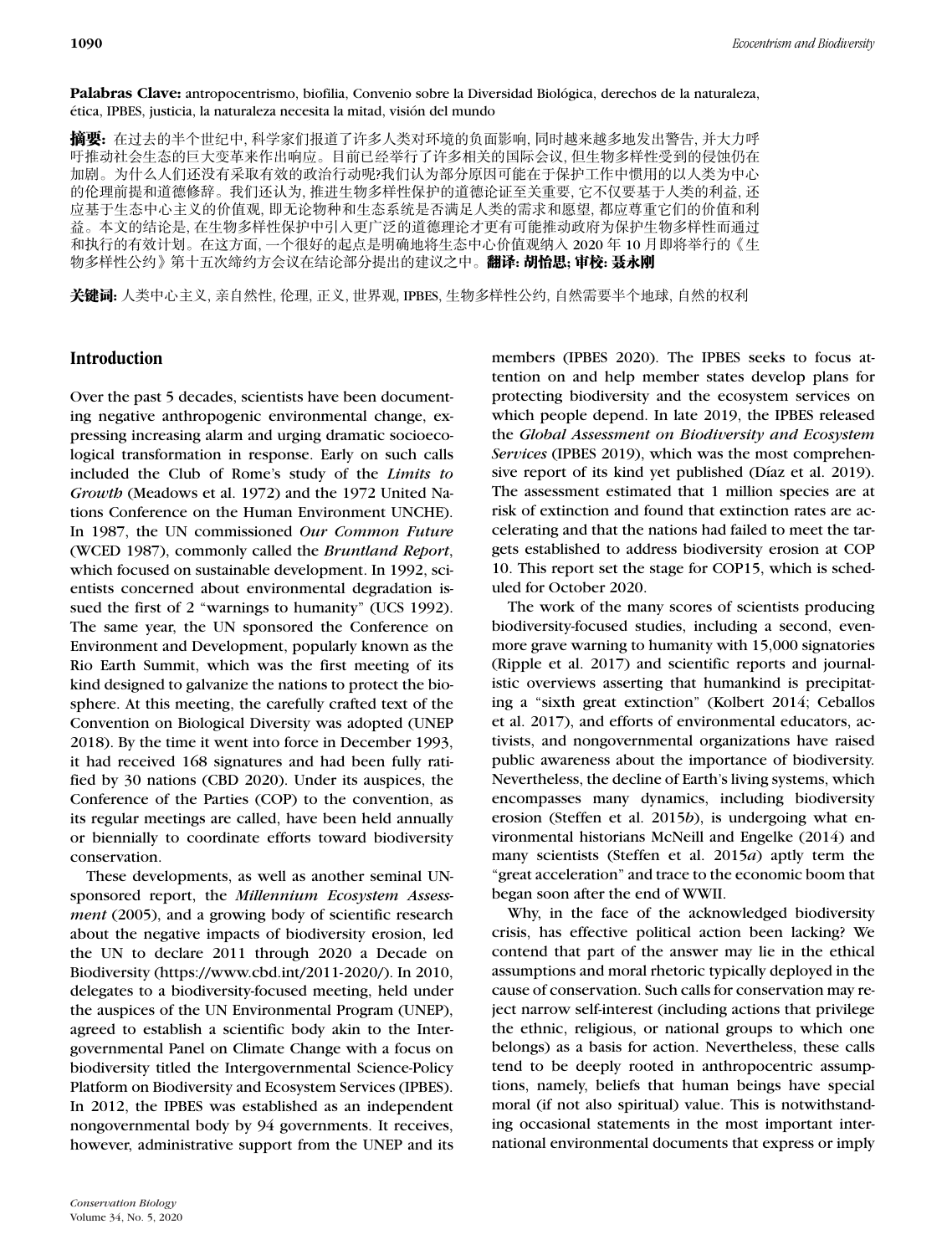that nonhuman organisms have intrinsic value, namely, value apart from their usefulness to our own species. Such values have come to be termed *biocentrism*, for life-centered ethics, and *ecocentrism*, which includes biocentric moral sentiments but considers ecosystems themselves to have value independent of their usefulness to humankind (O'Riordan 1976; Naydler 1987; Rowe 1994; Batavia & Nelson 2017; Picolo 2017; Gray et al. 2018).

# **Anthropocentrism and Other Rationales for Biodiversity Conservation in Major International Reports and Initiatives**

The United Nations Stockholm Conference in 1972 and the *Brundtland Report* in 1987 provide telling early examples of the anthropocentric assumptions that typically underly international environmental reports and initiatives. The Stockholm Conference, for example, presaged its anthropocentrism by using *human* as a modifier of *environment* in its official title: the United Nations Conference on the Human Environment. The conference's concluding declaration made it clear that the conference was foremost about ensuring economic development. This is notwithstanding a statement of concern about "gravely imperiled" wildlife (United Nations 1972) because the text's following sentence stated that wildlife and the habitats they depend on are important because they are needed for development. Moreover, a host of other organisms and ecosystems were left out of the document's expressed concern for wildlife. Indeed, throughout the document, nonhuman life-forms were portrayed instrumentally as "natural resources" for "economic and social development," and their protection was enjoined to ensure the well-being of present and future generations of human beings. Setting aside any doubts that economic growth, not biodiversity conservation, was the priority, the document declared, "States have the sovereign right to exploit their own resources" in the pursuit of their social and economic development objectives. The only qualification provided was that the nations ought not "cause damage to the environment of other States" (United Nations 1972).

For the most part, the *Brundtland Report* expressed a similar priority in its declaration where it stated that its foremost purpose is to promote "sustainable development," which it famously defined as "development that meets the needs of the present without compromising the ability of future generations to meet their own needs" (WCED 1987). The report's overarching focus made it clear that the authors had future generations of *Homo sapiens* in mind. Unlike the World Conservation Strategy (IUCN 1980), however, which also promotes sustainable development but is entirely anthropocentric in its rationale for conservation, *Our Common Future* includes 2 passages that, taken together, add a stronger case for biodiversity conservation. One strongly argues that biodiversity conservation should be a "first priority" and calls for an international convention toward this end (WCED 1987). The other directly seeks to broaden the moral argument. In a paragraph that begins by stressing that "major changes in policies" are needed, it argued that "the case for the conservation of nature should not rest solely with development goals. It is part of our moral obligation to other living beings and future generations" (WCED 1987). This passage, however, has received little attention.

This said, in 1992, the idea of an international initiative to protect biodiversity bore fruit at the Rio Earth Summit, when the delegates were presented with and endorsed the text for the aforementioned Convention on Biological Diversity. Significantly, the first words of its Preamble appear to express ecocentric values because the signatories declared that they are "*Conscious* of the intrinsic value of biological diversity and of the ecological, genetic, social, economic, scientific, educational, cultural, recreational and aesthetic values of biological diversity and its components" (UNEP 1992). The document's authors then defined *biological diversity* in a holistic way that typically coheres with ecocentric understandings: "as the variability among living organisms from all sources including, *inter alia*, terrestrial, marine and other aquatic ecosystems and the ecological complexes of which they are part; this includes diversity within species, between species and of ecosystems" (UNEP 1992).

Despite occasional passages like these, however, the world's major international conservation initiatives continue to advance their arguments primarily and sometimes exclusively on anthropocentric premises. In the 21st century, this has increasingly been the case.

The notion of ecosystem services, for example, which was promoted in the *Millennium Ecosystem Assessment* in 2005, stressed that people need ecosystems to survive and flourish. This notion was incorporated into "planetary boundaries" research, which has focused on the ways negative environmental changes are eroding the "safe operating spaces" needed for human societies (Steffen et al. 2015*b*). The assumptions and implications of this approach are deeply anthropocentric, as critics have noted (Montoya et al. 2018). Even reports focused on biodiversity conservation under the Convention on Biological Diversity reflect the general trend.

Like some of the earlier documents, the IPBES assessment, although it defined *biodiversity* in a robust way as "the diversity within species, between species and of ecosystems" (IPBES 2019), focused tightly in its "conceptual framework" on "nature's contributions to people," which is abbreviated in the report as NCP (Pascual et al. 2017; Díaz et al. 2018; IPBES 2019). This focus on NCP was further reflected in the assessment's "key messages," which embraced the notion of "ecosystem services" and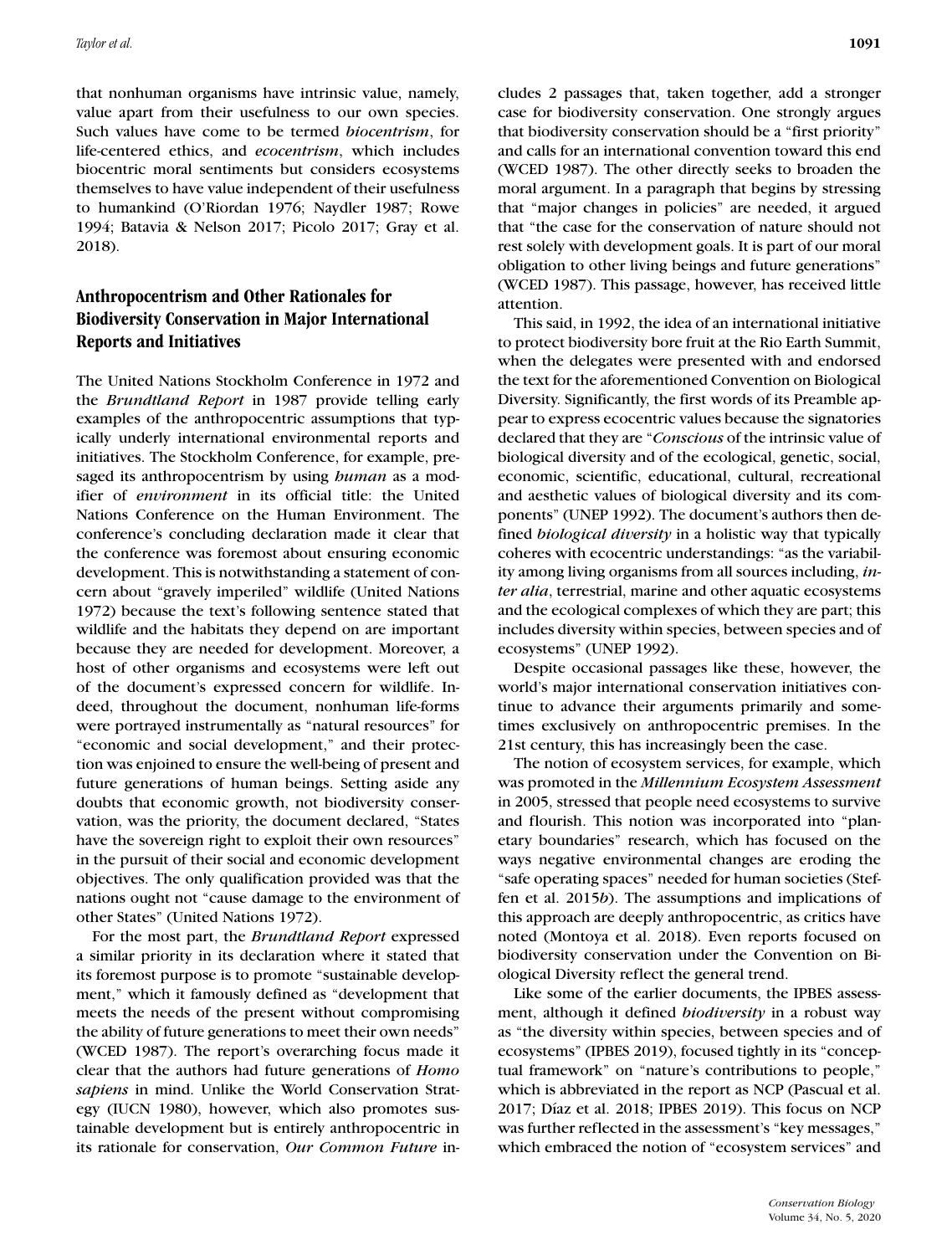stressed that nature is "essential for human existence and good quality of life" (IPBES 2019).

The assessment continued, "Most of nature's contributions to people are not fully replaceable, and some are irreplaceable" (IPBES 2019). This statement appears to reflect the scientifically controversial theory of functional redundancy within ecosystems (Loreau 2004), namely, the notion that species can be extirpated without negatively affecting ecosystems if other organisms still provide the functions of the extirpated species. From a logical point of view, when combined with the anthropocentric NCP, this statement seems to erode the rationale for the conservation of biodiversity in all of its forms because those species whose functions can be replaced by other species are expendable. Regardless of whether a society can flourish, or even survive, while driving other species to extinction, such a possibility is morally repugnant (Crist 2012).

To their credit, the assessment's authors acknowledged that some people, including many among indigenous peoples, consider nonhuman organisms and sometimes also other natural entities, such as rivers, mountains, and Mother Earth herself—to have intrinsic value (Pascual et al. 2017; Díaz et al. 2018). Moreover, they urged all sectors to respect and consider the values and "desired future development pathways" of indigenous peoples (IPBES 2019). Their statements in this regard, however, fail to appreciate that people who consider natural entities to have intrinsic value are expressing views that directly challenge anthropocentric values. This includes a challenge to the values of the IPBES assessment's authors themselves, who have embraced the NCP notion. Ironically, in their desire to be respectful to human cultural diversity, the assessment's authors do not, in fact, take seriously the values and arguments of those who believe that nonhuman organisms and entities have their own agency and their own interests in having natural areas available to them for their own ways of life and survival quests. Put differently and more pointedly, *the call for pluralism voiced by the assessment's authors excludes all but human voices*.

It is, of course, important to make arguments for conservation appealing to human self-interest and anthropocentric values; many people will not be dislodged from such a narrow moral horizon. But such values do not enjoin biodiversity conservation when people cannot be convinced that certain nonhuman organisms benefit humans (Curry 2011; Kopnina et al. 2018). We contend, however, that the calls for comprehensive social transformation typical of major international reports and initiatives would likely be more powerful and persuasive, including in the long term, if conservationists were to forcefully and regularly argue that humanity has direct ethical obligations to nonhuman organisms as well as to the species and ecosystems to which they belong.

# **Ecocentrism as a Rationale for Biodiversity Conservation**

We think, moreover, that the reticence to make such arguments, based on the assumption that anthropocentric arguments are more convincing in the cause of conservation than biocentric and ecocentric ones, is or might be counterproductive. We do not think such assumptions are warranted, in part because many of those who are the most concerned about environmental degradation and anthropogenic biodiversity erosion are motivated by biocentric or ecocentric values (Taylor 2010; Taylor et al. 2016).

Such sensibilities are not new; indeed, this is as one might expect because humans share the same perceptual and emotional traits. Evidence suggests, for example, that such sentiments are relatively common among indigenous societies, which tend to have spiritual perceptions and values and to develop in-depth ecological knowledge that contributes to relatively sustainable lifeways (Gadgil et al. 1993; Posey 1999; Rappaport 1999; Berkes et al. 2000, 2003; Berkes 2008 [1999]; Graham & Maloney 2019). Such societies often, also, express and promote values that have affinities with ecocentrism, including kinship feelings and responsibilities toward nonhuman organisms (Suzuki & Knudtson 1992; Posey 1999; Curry 2011; Kimmerer 2013; Vetlesen 2019; Washington 2019). Such perceptions and values are not, however, only found among indigenous peoples; they are found in diverse cultures around the world (Diaz et al. 2015). Indeed, diverse research, including comprehensive reviews of social scientific research, has found that ecocentric values and kinship ethics animate the world's most ardent proenvironment actors (Taylor 2010; Taylor et al. 2016; Taylor et al. 2020), and a survey of more than 9000 conservationists found that 79% agreed that "Conserving nature for nature's sake should be a goal of conservation" (Sandbrook et al. 2019). Although the terminology may be new, the moral sentiments are not.

In the Western world, for example, much of the romantic tradition can be understood as expressing ecocentric values (O'Riordan 1976). Such sensibilities have also been advanced by many scientists, including Alexander von Humboldt (Wulf 2015), and Charles Darwin (1871), who in the *Descent of Man* argued that empathy is a deeply rooted evolutionary trait and, in his notebooks, speculated that this affective trait could (and implicitly, he hoped, would), when combined with an evolutionary understanding, kindle kinship feelings toward nonhuman organisms (Taylor 2017). It was Aldo Leopold in *A Sand County Almanac* (1948), however, who most famously advanced the ideal (also long before the term was coined) with his land ethic: "A thing is right when it tends to preserve the integrity, stability, and beauty of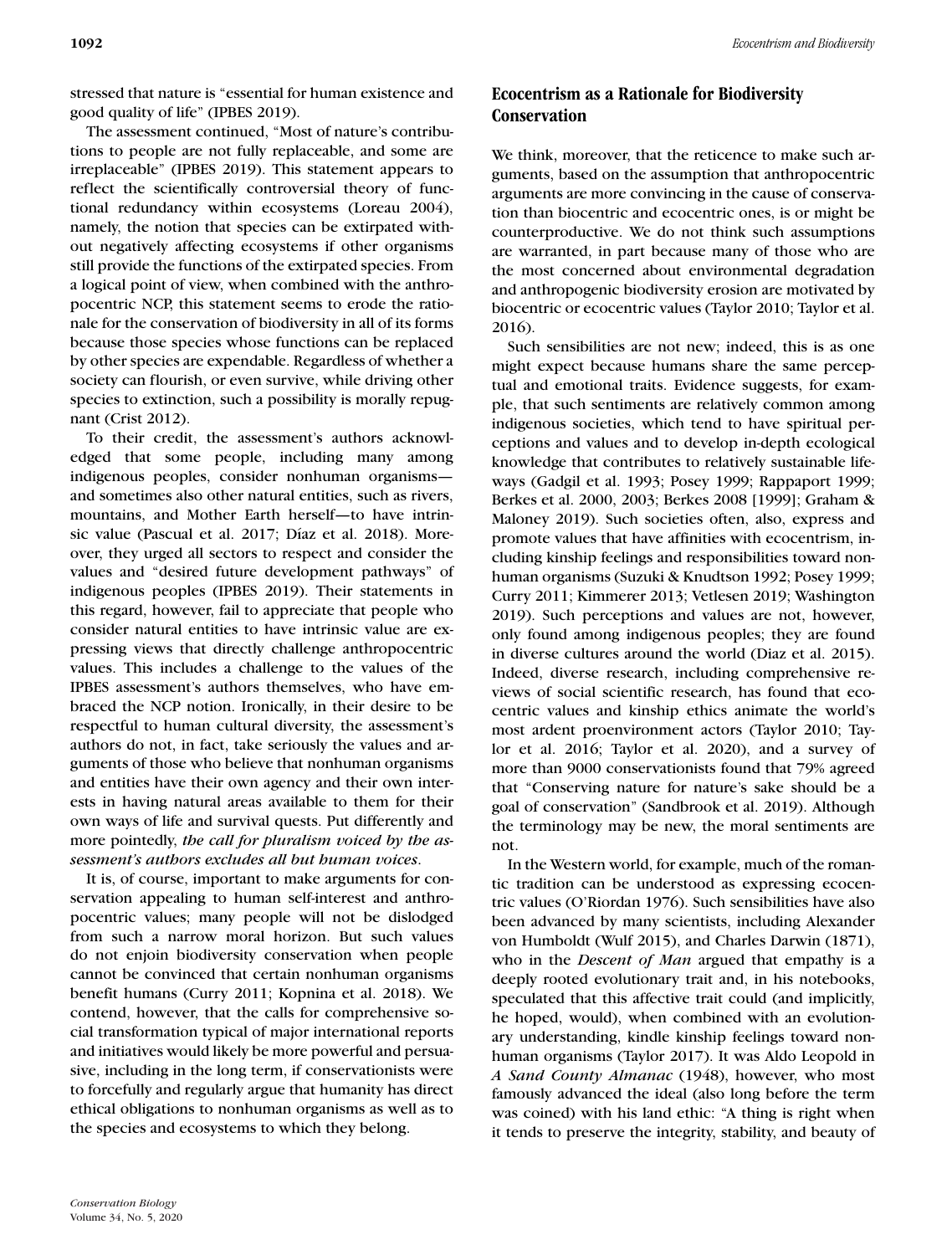the biotic community. It is wrong when it tends otherwise" (Leopold 2013). Drawing directly on Darwinian understandings, Leopold (2013) argued that our rational and emotional selves should lead to kinship ethics and ecocentric values:

It is a century now since Darwin gave us the first glimpse of the origin of species. We know now what was unknown to all the preceding caravan of generations: that men are only fellow-voyagers with other creatures in the odyssey of evolution. This new knowledge should have given us, by this time, a sense of kinship with fellow-creatures; a wish to live and let live; a sense of wonder over the magnitude and duration of the biotic enterprise.

J. Baird Callicott subsequently and influentially promoted and refined Leopold's land ethic, eventually as a planetary ethic (Callicott 2011, 2013, 2017), as have many others (Shepard 1982; Taylor 1986; Taylor 2010; Rolston 2011; Washington et al. 2017; Kopnina et al. 2018).

In an equally influential way, Arne Naess (1973) coined the term *deep ecology* to express the idea that nature has intrinsic value, and in 1978 David Ehrenfeld issued a scathing critique of anthropocentrism (Ehrenfeld 1978). That same year, Michael Soulé orchestrated the first International Conference on Conservation Biology. In a subsequent gathering, Soulé invited Naess to be the keynote speaker because, in his view, Naess "provided a better philosophical foundation for conservation and biodiversity than anybody since Leopold" (Taylor 2010). Soulé and Ehrenfeld played leading roles in cofounding the Society for Conservation Biology (SCB) in 1986, and Ehrenfeld became the first editor of the Society's journal. They formed the SCB because, as Soulé (1985) put it, "Species have value in themselves, a value neither conferred nor revocable, but springing from a species' long evolutionary heritage and potential." In a complementary way, Wilson (1984) and others (Kellert & Wilson 1993) advanced the biophilia hypothesis, theorizing that humanity's aesthetic sensibilities, such as finding biologically intact ecosystems beautiful and good, is a gift from evolution, which can redound in proenvironmental behaviors. Because all humans share the same cognitive and emotional inheritances, it is unsurprising that such perceptions would be found widely among our species, both chronologically and geographically. Such theorizing as well as research into group-selection theory (Wilson 2002; Atkins et al. 2019) indicates that cultures can evolve in ways that support expanding the moral community in prosocial and even ecocentric ways.

### **Practical Need for Ecocentrism in Conservation**

Philosophers who consider themselves pragmatists insist that, when people are fully informed of the environmental facts, anthropocentric values will be more than adequate to inspire effective personal and policy responses to environmental predicaments (Norton 1994; Light & Katz 1997; Minteer & Manning 1999; Norton 2005). Environmental history lends little support for such optimism. As William Rees noted in 2008, although humanity has the capacity and resources "to execute a smooth transition to global sustainability out of mutual self-interest" and despite decades of "organized environmentalism, two world summits on environment and development, repeated warnings by scientists and the emergence of 'sustainable development' as a mainstream mantra, global society continues its drive toward ecological disaster and geopolitical chaos" (Rees 2008).

It is difficult, therefore, to conceive of how continuing to prioritize self-interested anthropocentric rhetorical strategies will lead to effective collective action. We contend that such values do not provide the kind of affectively rich and resonant moral languages that are needed to inspire effective political action (Lakoff & Johnson 1980, 2003; Lakoff 2002, 2016). At best, such premises provide a disputable prudential and utilitarian argument for conservation. It is hard to imagine that such premises would inspire visionary proposals to maintain biodiversity, such as the one to protect at least a half of Earth's remaining ecosystems (Noss 1992; Locke 2013; Kopnina 2016; Wilson 2016; Dinerstein et al. 2017; Ripple et al. 2017; Watson & Venter 2017; Watson et al. 2018; Dinerstein et al. 2019). Indeed, the proposal has inspired a movement toward this end (see [https://natureneedshalf.](https://natureneedshalf.org/) [org/\)](https://natureneedshalf.org/) as well as an important endorsement from the European Parliament, which has passed a resolution calling for rapid progress toward protecting and restoring 30% of the ecosystems within the EU by 2030 while also, through the COP and other international processes, promoting an ambitious global goal of "protecting half the planet by 2050" (European Parliament 2020). Meanwhile, scientists have published an assessment of what it would take for the EU to meet these objectives (Müller et al. 2020). These developments would be unlikely in the absence of ecocentric values, which becomes clear when one is acquainted with the values of those promoting this vision in the first place (Takacs 1996; Washington 2019). This is unsurprising because, as noted previously, environmental history and social scientific research indicates that it is those with such values who have been at the forefront of conservation efforts. We believe this is in no small measure because for many, ecocentric values have been cognitively convincing and emotionally evocative; and this is at least in part because such values call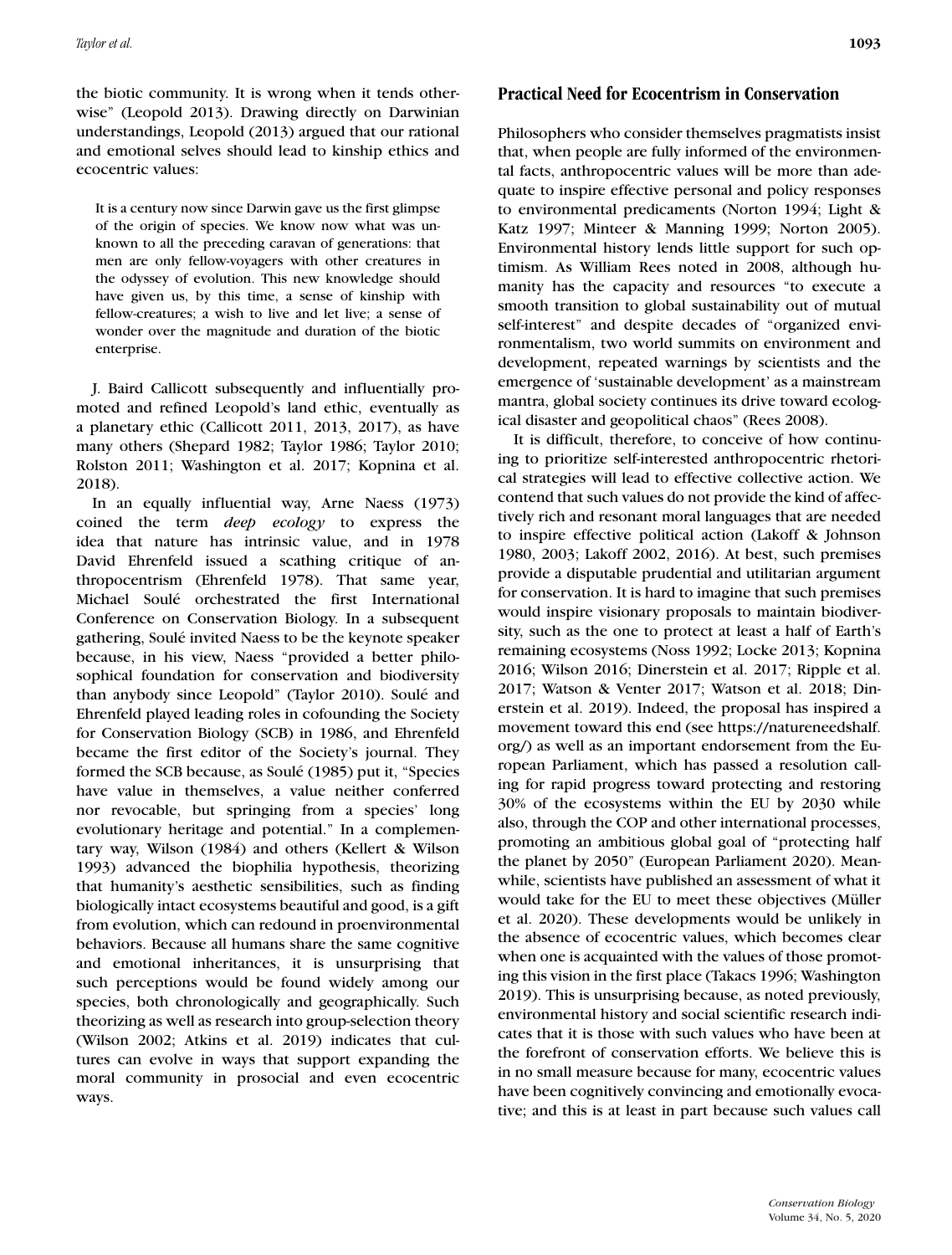people to expand their moral horizons and become more generous and compassionate.

Visionary proposals, such as efforts to establish legal rights for natural entities (Chapron et al. 2019), and the nature needs half vision, are controversial and difficult to implement. Although some proponents of the nature needs half vision recognize that it would be impractical to devote half of Earth's densely populated regions to natural processes (Locke 2013; Dinnnerstein et al. 2017), such proposals would require there be fewer humans living and working in areas that are judged critical to the survival of species and ecosystems.

As is always the case when some people are expected to relocate or otherwise make sacrifices owing to policies designed to promote a social, economic, or ecological goal, this ought to be done with a keen sense of justice and proper compensation. Unfortunately, the history of conservation is replete with examples where the establishment of reserves has been done in unjust and violent ways (Carruthers 1995; Neumann 1998; Spence 1999). It is understandable given this history why there would be suspicions about efforts to establish new nature reserves, which underscores why it is essential that concerns about justice and human well-being be integrated into conservation efforts (Washington et al. 2018). Nevertheless, it is also important to recognize that if reserves had not been established during the period of colonial expansion, then the biodiversity crisis would be even more grave today (Pimm et al. 2014). It is equally important to acknowledge that the recognition of previous injustices has led to significant reforms with regard to national parks (Hall-Martin et al. 2003), as well as to new models for the establishment of nature reserves that include human residents who are responsible for managing them in ways that conserve biodiversity. This is the case with the biosphere reserves that have been established since 1971 under UNESCO's Man and the Biosphere Programme (UNESCO-MAB 1988) and, more recently, with the European Union's network of protected areas, Natura 2000 (CEC 1992). Such examples could be multiplied.

There are many places, of course, where biodiversity conservation will require fewer people living and working in a protected area or doing so in dramatically different ways. Without the growth and extension of ecocentric values, complemented with commitments to just sharing of the burdens of such efforts, it is difficult to imagine the implementation of the hard choices that need to be made. For all these reasons, we contend, it is essential to advance moral arguments for biodiversity conservation that are not dependent on perceived human interests alone (Piccolo 2017; Kopnina et al. 2018). For these and many other reasons beyond the scope of the present argument, with Callicott (2011), we believe that if humankind is to develop environmentally sustainable and equitable societies, profound "worldview remediation," including those that include ecocentric values, is essential. Therefore, we invite scientists and others who share our ecocentric moral sentiments to not only argue for biodiversity conservation with the usual anthropocentric and prudential rationales, but also to share the deeper moral reasons and experiences that have given rise to their efforts to defend life on Earth. By contributing to the growth of ecocentric thought, it may become possible for such conservationists to insist that ecocentric values become central in the development of international instruments, such as the IPBES and CBD, and to propose concrete implementation plans that will turn these values into policies to be adopted and enforced by governments. A good place to start in this regard would be to explicitly incorporate ecocentric values into the recommendations that were to be made at the conclusion of the 15th meeting of the parties to the Convention on Biological Diversity, which has been planned for October 2020. Ironically and tragically, the ongoing human disruption of Earth's wildlands and wildlife and the concomitant Covid-19 pandemic may prevent this important meeting from taking place.

### **Acknowledgments**

H. Washington and S. Gao read and provided helpful comments and suggestions on this manuscript.

#### **Literature Cited**

- Atkins PWB, Wilson DS, Hayes SC. 2019. Prosocial: using evolutionary science to build productive, equitable, and collaborative groups. Context Books/New Harbinger Publications, Oakland, California.
- Batavia C, Nelson MP. 2017. For goodness sake! What is intrinsic value and why should we care? Biological Conservation **209:**366– 376.
- Berkes F. 2008. [1999]. Sacred ecology: traditional ecological knowledge and resource management. Routledge, New York.
- Berkes F, Colding J, Folke C. 2000. Rediscovery of traditional ecological knowledge as adaptive management. Ecological Applications **10:**1251–1262.
- Berkes F, Colding J, Folke C. 2003. Navigating social-ecological systems: building resilience for complexity and change. Cambridge University Press, Cambridge, United Kingdom.
- Callicott JB. 2011. The worldview concept and Aldo Leopold's project of 'world view' remediation. Journal for the Study of Religion, Nature and Culture **5:**509–528.
- Callicott JB. 2013. Thinking like a planet: the land ethic and the earth ethic. Oxford University Press, New York.
- Callicott JB. 2017. How ecological collectivities are morally considerable. Pages 113–124 in Gardiner S and Thompson A, editors. The Oxford handbook of environmental ethics. Oxford University Press, Oxford, United Kingdom.
- Carruthers J. 1995. The Kruger National Park: a social and political history. University of Natal Press, Pietermaritzburg.
- CBD (Convention on Biological Diversity). 2020. History of the convention introduction. CBD, Montreal.
- Ceballos G, Ehrlich PR, Dirzo R. 2017. Biological annihilation via the ongoing sixth mass extinction signaled by vertebrate population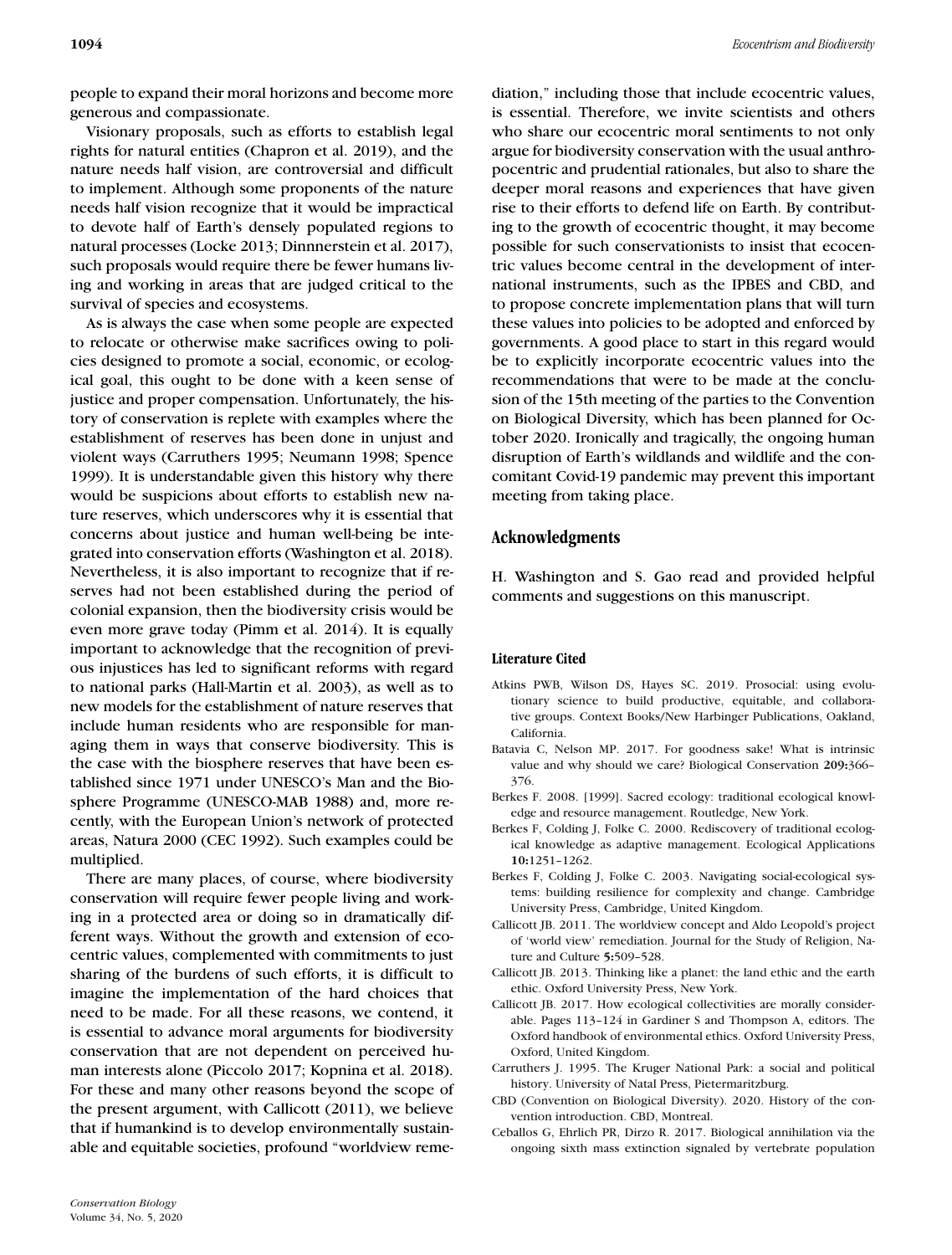losses and declines. Proceedings of the National Academy of Sciences of the United States of America **114:**E6089–E6096.

- CEC (Council of the European Communities). 1992. Council directive 92/43/EEC of 21 May 1992 on the conservation of natural habitats and of wild fauna and flora. Official Journal L 206, 22/07/1992, 0007–0050.
- Chapron G, Epstein Y, López-Bao JV. 2019. A rights revolution for nature: introduction of legal rights for nature could protect natural systems from destruction. Science **363:**1392–1393.
- Crist E. 2012. Abundant earth and the population question. Pages 141– 153 in Cafaro P and Crist E, editors. Life on the brink: environmentalists confront overpopulation. University of Georgia Press, Athens.
- Curry P. 2011. Ecological ethics: an introduction. Polity Press, Cambridge, United Kingdom.
- Darwin C. 1871. The descent of man, and selection in relation to sex. J. Murray, London.
- Díaz S, et al. 2015. The IPBES conceptual framework. Current Opinion in Environmental Sustainability **14:**1–16.
- Díaz S, et al. 2018. Assessing nature's contributions to people. Science **359:**270–272.
- Díaz S, et al. 2019. Pervasive human-driven decline of life on Earth points to the need for transformative change. Science **366:**eaax3100.
- Dinerstein E, et al. 2017. An ecoregion-based approach to protecting half the terrestrial realm. BioScience **67:**534–545.
- Dinerstein E, et al. 2019. A global deal for nature: guiding principles, milestones, and targets. Science Advances **5:**eaaw2869.
- Ehrenfeld D. 1978. The arrogance of humanism. Oxford University Press, New York.
- European Parliament. 2020. Resolution of 16 January 2020 on the 15th meeting of the Conference of Parties (COP15) to the Convention on Biological Diversity (2019/2824(RSP)). Availalbe from [https://www.europarl.europa.eu/doceo/document/TA-9-2020-](https://www.europarl.europa.eu/doceo/document/TA-9-2020-0015_EN.html) [0015\\_EN.html](https://www.europarl.europa.eu/doceo/document/TA-9-2020-0015_EN.html) (accessed January 30, 2020).
- Gadgil M, Berkes F, Folke C. 1993. Indigenous knowledge for biodiversity conservation. Ambio **22:**151–156.
- Graham M, Maloney M. 2019. Caring for country and rights of nature in Australia—a conversation between Earth jurisprudence and aboriginal law and ethics. In La Follette C and Maser C, editors. Sustainability and the rights of nature in practice. CRC Press, Boca Raton, Florida, pp. 385–400.
- Gray J, Whyte I, Curry P. 2018. Ecocentrism: what it means and what it implies. The Ecological Citizen **1:**130–131.
- Hall-Martin A, Carruthers J, Klemm H. 2003. South African national parks: a celebration commemorating the Fifth World Parks Congress 2003. Horst Klemm Publications, Auckland Park, South Africa.
- IPBES (Intergovernmental Science-Policy Platform on Biodiversity and Ecosystem Services). 2019. Summary for policymakers of the global assessment report on biodiversity and ecosystem services of the Intergovernmental Science-Policy Platform on Biodiversity and Ecosystem Services. IPBES, Bonn.
- IPBES (Intergovernmental Science-Policy Platform on Biodiversity and Ecosystem Services). 2020. History of the establishment of the IPBES. IPBES, Bonn.
- IUCN (International Union for Conservation of Nature), UN Environment Programme, World Wildlife Fund, UN Food and Agriculture Organisation, UN Educational, Scientific and Cultural Organization. 1980. World conservation strategy: living resource conservation for sustainable development. IUCN, Gland, Switzerland.
- Kellert SR, Wilson EO, editors. 1993. The biophilia hypothesis. Island Press, Washington, D.C.
- Kimmerer RW. 2013. Braiding sweetgrass: indigenous wisdom, scientific knowledge and the teachings of plants. Milkweed Editions, Minneapolis, Minnesota.
- Kolbert E. 2014. The sixth extinction: an unnatural history. Henry Holt, New York.
- Kopnina H. 2016. Half the earth for people (or more)? Addressing ethical questions in conservation. Biological Conservation **203:**176– 185.
- Kopnina H, Washington H, Taylor B, Piccolo J. 2018. Anthropocentrism: more than just a misunderstood problem. Journal of Agricultural and Environmental Ethics **31:**109–127.
- Lakoff G. 2016. [2002]. Moral politics: how liberals and conservatives think. University of Chicago Press, Chicago, Illinois.
- Lakoff G, Johnson M. 2003. [1980]. Metaphors we live by. University of Chicago Press, Chicago, Illinois.
- Leopold A. 2013. A Sand County Almanac & other writings on ecology and conservation. Library of America, New York.
- Light A, Katz E, editors. 1997. Environmental pragmatism. Routledge, New York.
- Locke H. 2013. Nature needs half: a necessary and hopeful new agenda for protected areas. Parks **19:**9–18.
- Loreau M. 2004. Does functional redundancy exist? Oikos **104:**606– 611.
- McNeill JR, Engelke P. 2014. The great acceleration: an environmental history of the anthropocene since 1945. Belknap Press/Harvard University Press, Cambridge, Massachusetts.
- Meadows DH. 1972. Limits to growth: a report for the Club of Rome's project on the predicament of mankind. Universe, New York.
- Millennium Ecosystem Assessment (Program). 2005. Ecosystems and human well-being: synthesis. Island Press, Washington, D.C.
- Minteer BA, Manning RE. 1999. Pragmatism in environmental ethics: democracy, pluralism, and the management of nature. Environmental Ethics **21:**191–207.
- Montoya JM, Donohue I, Pimm SL. 2018. Planetary boundaries for biodiversity: implausible science, pernicious policies. Trends in Ecology & Evolution **33:**71–73.
- Müller A, Schneider UA, Jantke K. 2020. Evaluating and expanding the European Union's protected-area network toward potential post-2020 coverage targets. Conservation Biology **34:**654– 665.
- Naess A. 1973. The shallow and the deep, long-range ecology movement: a summary. Inquiry **16:**95–100.
- Naydler J. 1987. Review of David Pepper, the roots of modern environmentalism. The Ecologist **17:**123–124.
- Neumann RP. 1998. Imposing wilderness: struggles over livelihood and nature preservation in Africa. University of California Press, Berkeley, California.
- Norton BG. 1994. Toward unity among environmentalists. Oxford University Press.
- Norton BG. 2005. Sustainability: a philosophy of adaptive ecosystem management. University of Chicago Press, Chicago, Illinois.
- Noss RF. 1992. The Wildlands Project land conservation strategy. Wild Earth Special Issue: The Wildlands Project 10–25.
- O'Riordan T. 1976. Environmentalism. Pion, London.
- Pascual U, et al. 2017. Valuing nature's contributions to people: the IPBES approach. Current Opinion in Environmental Sustainability **26–27:**7–16.
- Piccolo J. 2017. Intrinsic values in nature: objective good or simply half of an unhelpful dichotomy? Journal for Nature Conservation **37:** 8–11.
- Pimm S, et al. 2014. The biodiversity of species and their rates of extinction, distribution, and protection. Science **344**. [https://doi.org/](https://doi.org/10.1126/science.1246752) [10.1126/science.1246752.](https://doi.org/10.1126/science.1246752)
- Posey DA, editor. 1999. Cultural and spiritual values of biodiversity. United Nations Environmental Programme, Nairobi.
- Rappaport RA. 1999. Ritual and religion in the making of humanity. Cambridge University Press, Cambridge, Massachusetts.
- Rees W. 2008. Toward sustainability with justice. Pages 81–93 in Soskolne CL, Westra L, Rees W, editors. Sustaining life on earth: environmental and human health through global governance. Lexington Books, Lanham, Maryland.